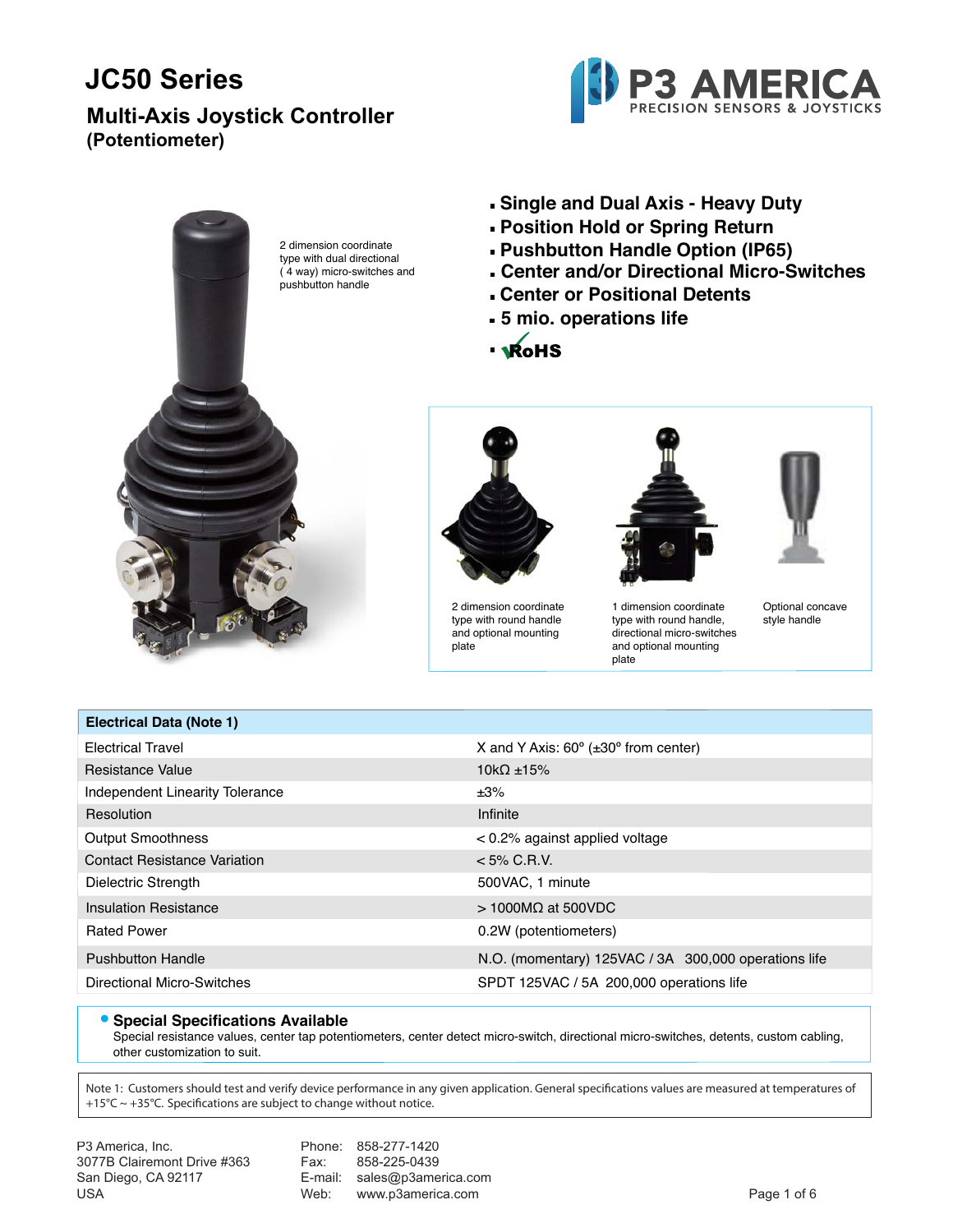### **Multi-Axis Joystick Controller (Potentiometer)**



| <b>Mechanical Data (Note 1)</b> |                                                                        |
|---------------------------------|------------------------------------------------------------------------|
| Mechanical Travel               | X, Y Axes: approx. $\pm 30^{\circ} \sim \pm 35^{\circ}$ from center    |
| <b>Operating Force</b>          | X, Y, Axes: $3 \sim 15N$ (300 $\sim 1500$ gf) w/standard spring return |
| <b>Operating Temperature</b>    | $-20^{\circ}$ C ~ $+65^{\circ}$ C                                      |
| Vibration                       | $10 \sim 55$ Hz 98m/s <sup>2</sup> (10G)                               |
| Shock                           | 30G                                                                    |
| Life Expectancy                 | $> 5,000,000$ random operations                                        |
| <b>Protection Grade</b>         | IP65 (above panel)                                                     |
| Weight                          | approx. 350g                                                           |

#### **Dimensions (mm)**



P3 America, Inc. (a) Repression Phone: 858-277-1420<br>
99. 858-225-0439 Tax: 858-225-0439 USA 9211 E-mail: Web: www.p3america.com

San Diego, CA 92117 E-mail: sales@p3america.com  $U$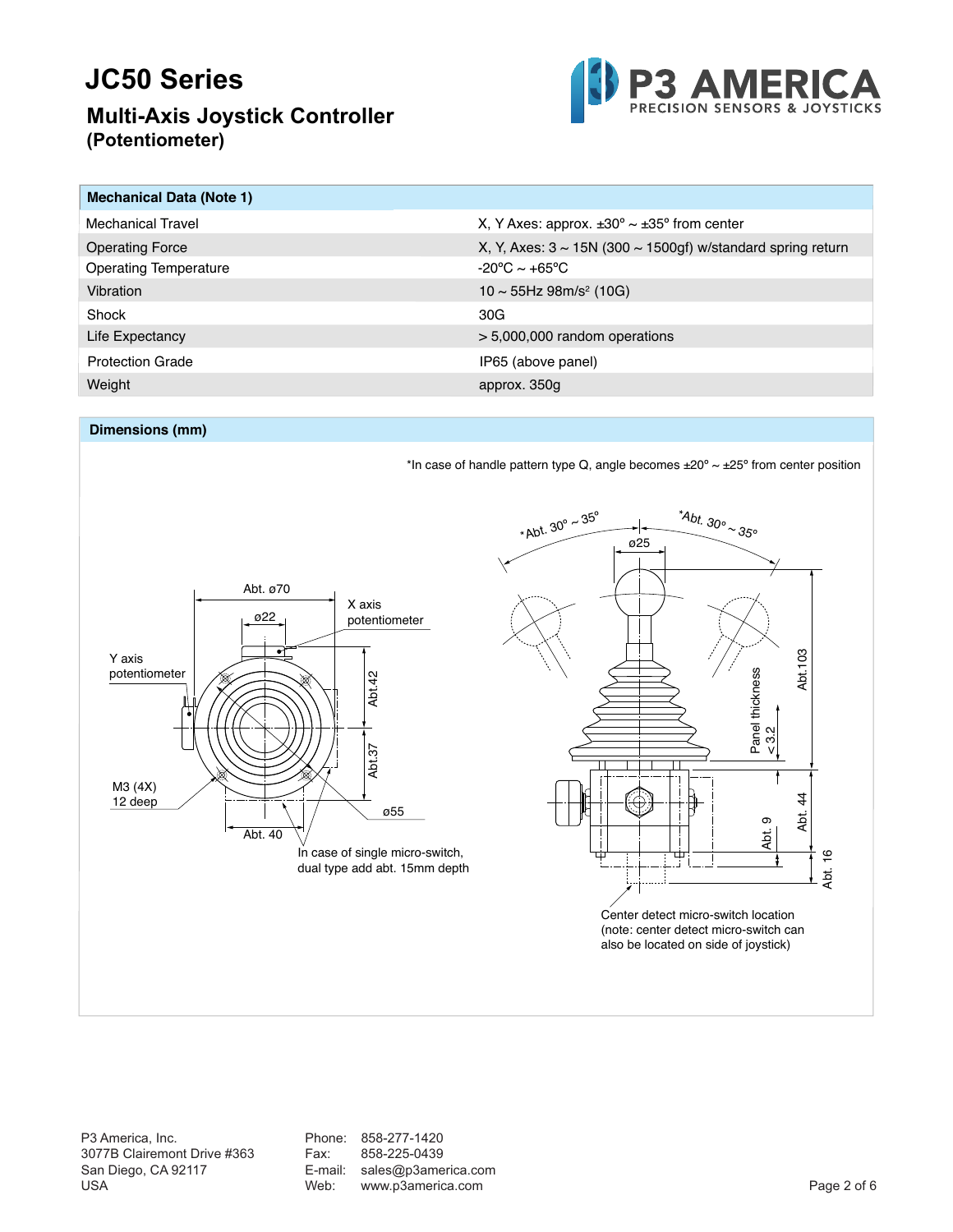### **Multi-Axis Joystick Controller (Potentiometer)**





Abt. 127



P3 America, Inc. 688-277-1420<br>
9077B Clairemont Drive #363 Fax: 858-225-0439 USA 9211 E-mail: Web: www.p3america.com  $U$ 

San Diego, CA 92117 E-mail: sales@p3america.com

Abt. 103

Abt. 132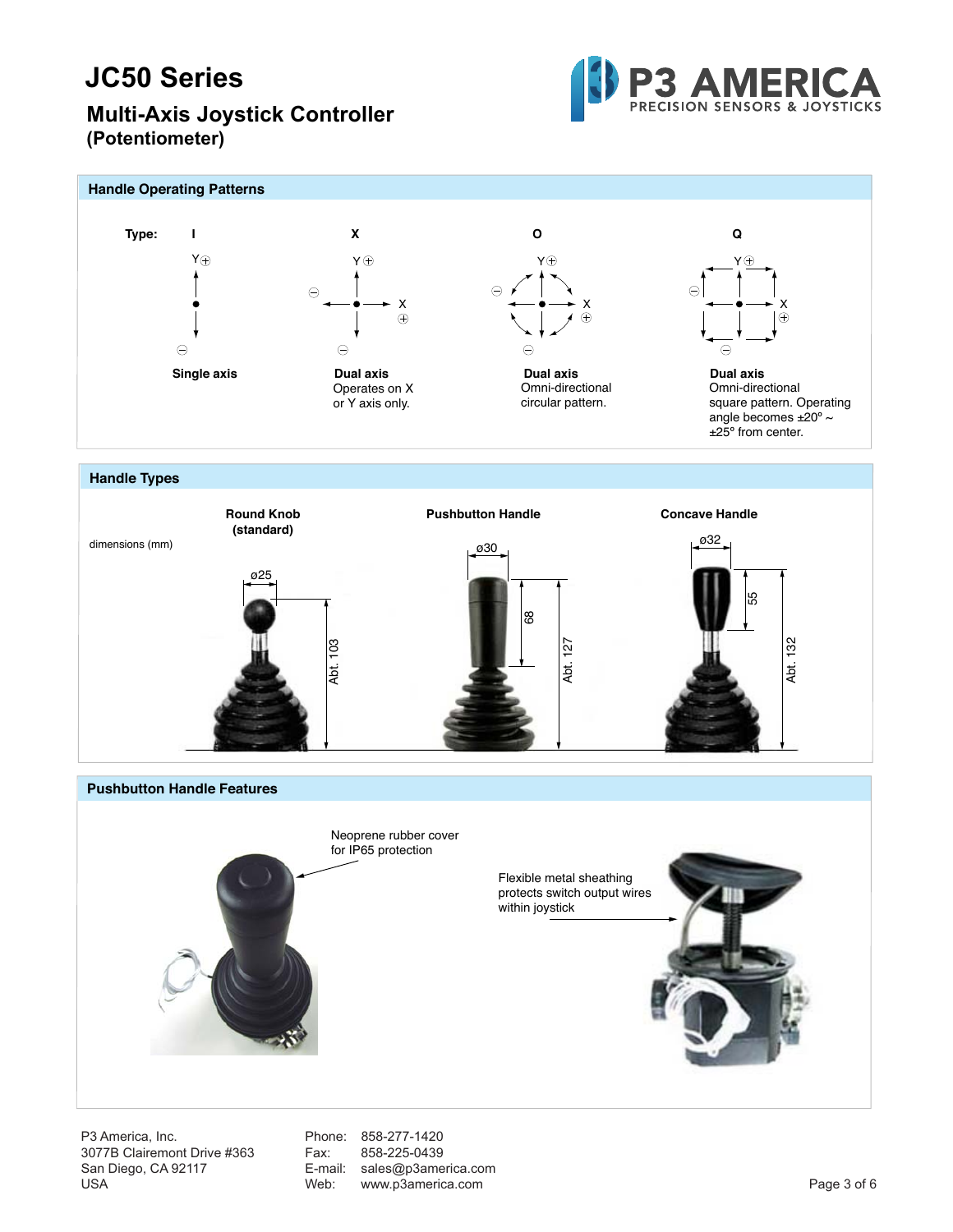**Multi-Axis Joystick Controller (Potentiometer)**



#### **Center Detect Micro-Switch Option**



In case center detect micro-switch is located on bottom of joystick. Allows for one switch for both X and Y axis.

| Switch Type              | SPDT (N.O. C N.C.)                                           |
|--------------------------|--------------------------------------------------------------|
| <b>Electrical Rating</b> | 125VAC / 5A                                                  |
| <b>Rated Life</b>        | $>$ 200,000 operations                                       |
| Activation               | 'ON' at center position<br>'OFF' at $+5^{\circ}$ from center |



In case center detect micro-switch is located on side of joystick. For dual axis, two switches required.

#### **Axis Driven Directional Micro-Switches**



| Switch Type              | SPDT (N.O. C N.C.)                                              |
|--------------------------|-----------------------------------------------------------------|
| <b>Electrical Rating</b> | 125VAC / 5A                                                     |
| <b>Rated Life</b>        | $>$ 200,000 operations                                          |
| Activation               | $*$ ON' at $+5^{\circ}$ from center<br>'OFF' at center position |

\*Activation angle can be specified by customer. Ex. at end of travel, 50% of travel, etc.

Micro-switches can be ganged and activation angles can be independently specified. Ex. @ 20%, 40% and 80% of travel, etc.

#### **Detent Mechanism(s)**

Detents provide operator with a distinct tactile feedback of a specific position. In case of configurations without spring return to center (position hold with increased operating friction), tactile sense of center position is missing. A center detent can be utilized to provide the operator with this positive feel.

In joystick configurations with or without spring return to center, detents can be spaced along the X and/or Y axis to provide a specific feedback of a specified position.

In case of spring return to center types, detent force can be adjusted to either maintain a specified position without operator or allow handle to return to center. Please consult us for specific applications.

P3 America, Inc. (a) Repression Phone: 858-277-1420<br>1977 B Clairemont Drive #363 (a) Pax: 858-225-0439 San Diego, CA 92117 \ E-mail: sales@p3america.com USA 9211 E-mail: Web: www.p3america.com  $U$ 

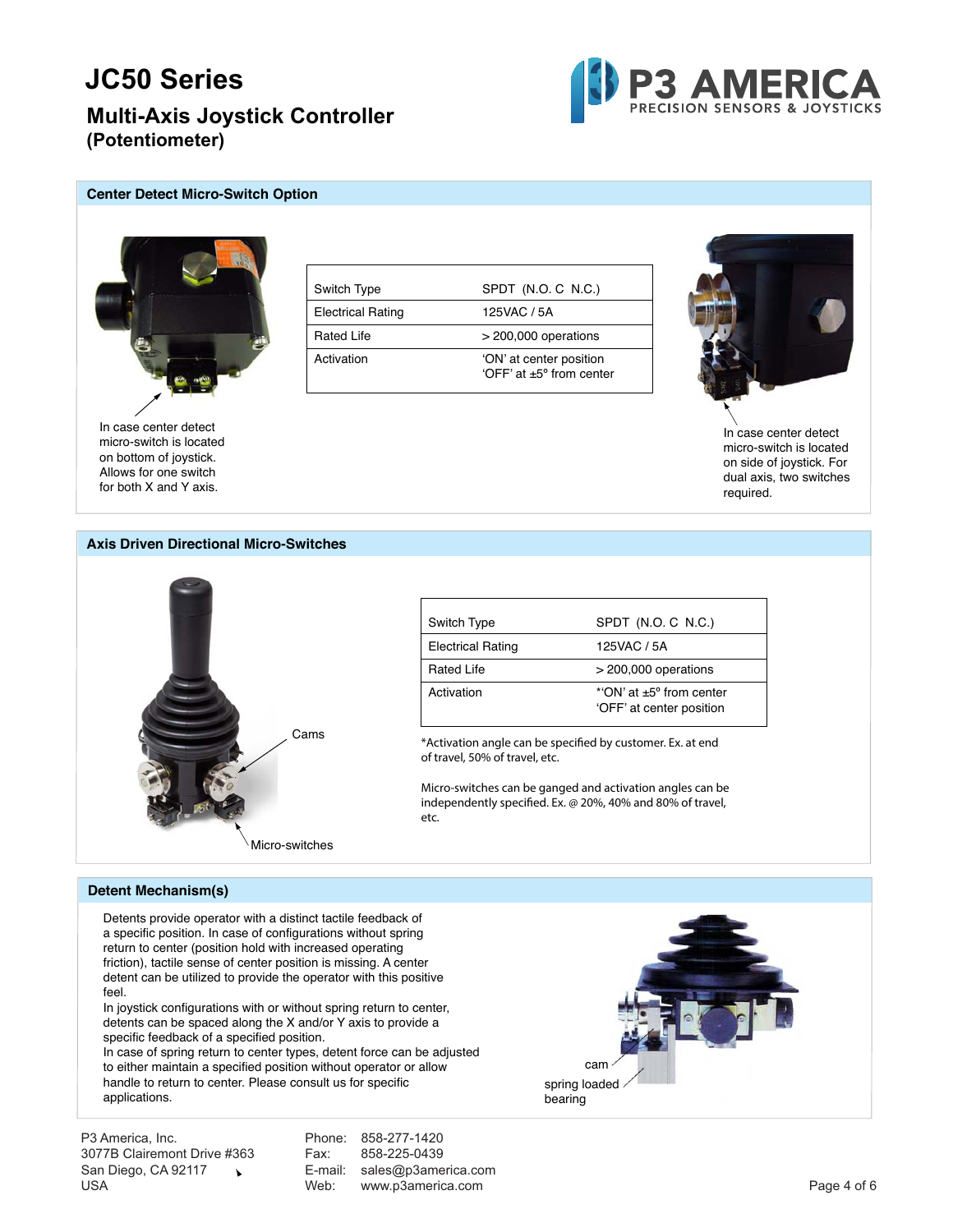

**Multi-Axis Joystick Controller (Potentiometer)**

#### **Panel Arrangements (non-pushbutton handle types)** 4(x) ø3.5 hole  $\otimes$ ø55 45  $^{\circ}$ ø44 hole ⊠ Dimensions: mm **Panel Arrangements (with pushbutton handle)** 55 ° 45° 4(x) ø3.5 hole \*\*Note: For configurations other than standard potentiometers \*\*4.5 mounted, this dimension may ø44 hole change and/or move to seperate ∞ 45 ° location 29 Dimensions: mm **Mounting Optional Mounting Plate** Thickness: 2mm 4-M3 screw 1. Turn up rubber boot to dust-proof rubber see fixing panel 80 ±0.5 70 ±0.2 2. remove screws and then fixing panel rubber packing 3. Set to panel and attach panel (**III**) rubber packing as shown. 70 ±0.2 80 ±0.5 80 ±0.5 Dimensions: mm

P3 America, Inc. (a) Repression Phone: 858-277-1420<br>
99. 858-225-0439 Tax: 858-225-0439 San Diego, CA 92117 E-mail: sales@p3america.com USA 9211 E-mail: Web: www.p3america.com  $U$